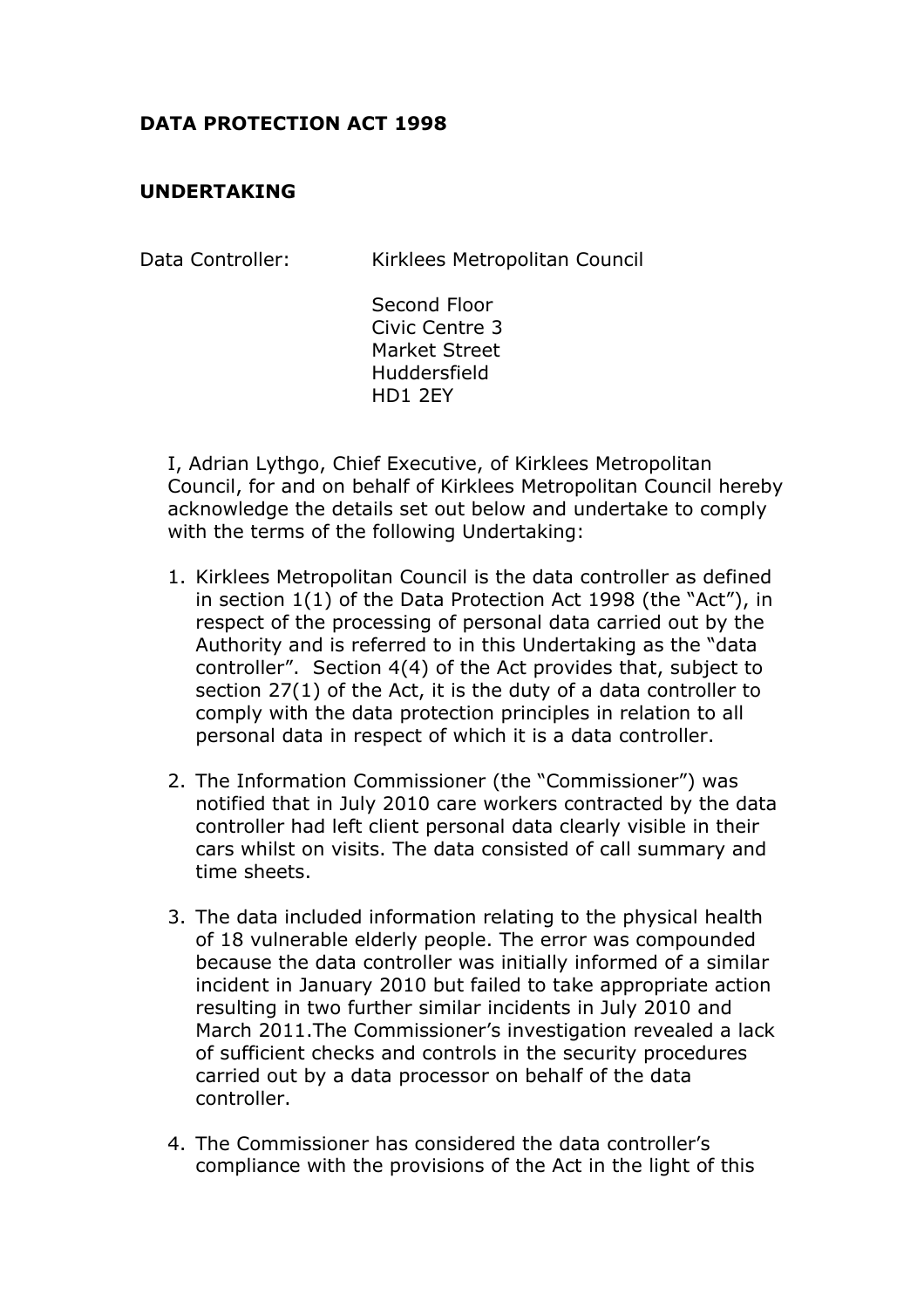matter. The relevant provision of the Act is the Seventh Data Protection Principle. This Principle is set out in Schedule 1 Part I to the Act. The Commissioner has also considered the fact that some of the data disclosed in this incident consisted of information as to the physical or mental health or condition of the patient. Personal data containing such information is defined as "sensitive personal data" under section  $2[(e)]$  of the Act.

5. Following consideration of the remedial action that has been taken by the data controller, it is agreed that in consideration of the Commissioner not exercising his powers to serve an Enforcement Notice under section 40 of the Act, the data controller undertakes as follows:

**The data controller shall, as from the date of this Undertaking and for so long as similar standards are required by the Act or other successor legislation, ensure that personal data are processed in accordance with the Seventh Data Protection Principle in Part I of Schedule 1 to the Act, and in particular that:** 

- **(1) Sufficient guarantees are obtained in respect of the technical and organisational security measures provided by the data processor;**
- **(2) Any processing of personal data carried out by a data processor on behalf of a data controller is regularly monitored to ensure that the security measures are adequate to prevent unauthorised access to personal data;**
- **(3) Personal data and sensitive personal data is not disclosed to anyone except in accordance with the Act; and, in particular, care staff making home visits receive appropriate additional training and support;**
- **(4) Procedures are put in place to ensure any reported breach of security is acted upon promptly and enforced. Where necessary staff should receive appropriate additional training and support in this respect;**
- **(5) The data controller shall implement such other security measures as it deems appropriate to ensure that personal data is protected against unauthorised and unlawful processing, accidental loss, destruction, and/or damage.**